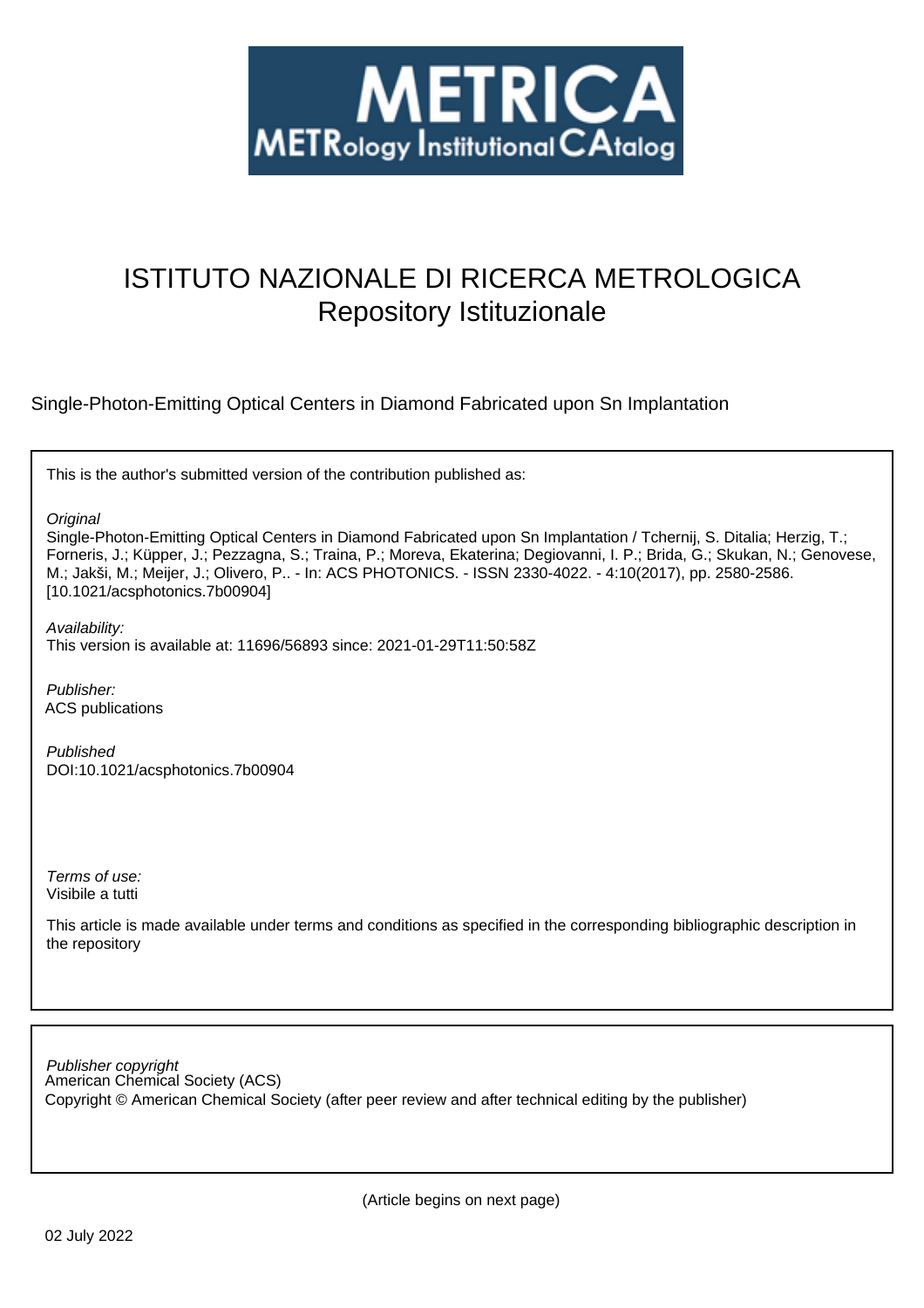# **Single-photon-emitting optical centers in diamond fabricated upon Sn implantation**

S. Ditalia Tchernij<sup>1,2</sup>, T. Herzig<sup>3</sup>, J. Forneris<sup>2,1\*</sup>, J. Küpper<sup>3</sup>, S. Pezzagna<sup>3</sup>, P. Traina<sup>4</sup>, E. Moreva<sup>4</sup>, I.P. Degiovanni<sup>4</sup>, G. Brida<sup>4</sup>, N. Skukan<sup>5</sup>, M. Genovese<sup>4,2</sup>, M. Jakšić<sup>5</sup>, J. Meijer<sup>3</sup>, P. Olivero<sup>1,2</sup>

*1 Physics Department and "NIS" Inter-departmental Centre - University of Torino; via P. Giuria 1, 10125, Torino, Italy 2 Istituto Nazionale di Fisica Nucleare (INFN) - Sez. Torino; via P. Giuria 1, 10125, Torino, Italy*

*3 Department of Nuclear Solid State Physics; University of Leipzig, 04103, Leipzig, Germany*

*4 Istituto Nazionale di Ricerca Metrologica (INRiM); Strada delle Cacce 91, 10135, Torino, Italy*

*5 Ruđer Bošković Institute; Bijenicka 54, P.O. Box 180, 10002, Zagreb, Croatia*

\* corresponding author. Email: [forneris@to.infn.it](mailto:forneris@to.infn.i)

#### **Abstract**

The fabrication of luminescent defects in single-crystal diamond upon Sn implantation and annealing is reported. The relevant spectral features of the optical centers (emission peaks at 593.5 nm, 620.3 nm, 630.7 nm and 646.7 nm) are attributed to Sn-related defects through the correlation of their photoluminescence (PL) intensity with the implantation fluence. Single Sn-related defects were identified and characterized through the acquisition of their second-order autocorrelation emission functions, by means of Hanbury-Brown  $\&$  Twiss interferometry. The investigation of their singlephoton emission regime as a function of excitation laser power revealed that Sn-related defects are based on three-level systems with a 6 ns radiative decay lifetime. In a fraction of the studied centers, the observation of a blinking PL emission is indicative of the existence of a dark state. Furthermore, absorption dependence from the polarization of the excitation radiation with ~45% contrast was measured. This work shed light on the existence of a new optical center associated with a group-IV impurity in diamond, with similar photo-physical properties to the already well-known Si-V and Ge-V emitters, thus providing results of interest from both the fundamental and applicative points of view.

"This document is the unedited Author's version of a Submitted Work that was subsequently accepted for publication in ACS Photonics, copyright © American Chemical Society after peer review. To access the final edited and published work see doi:10.1021/acsphotonics. 7b00904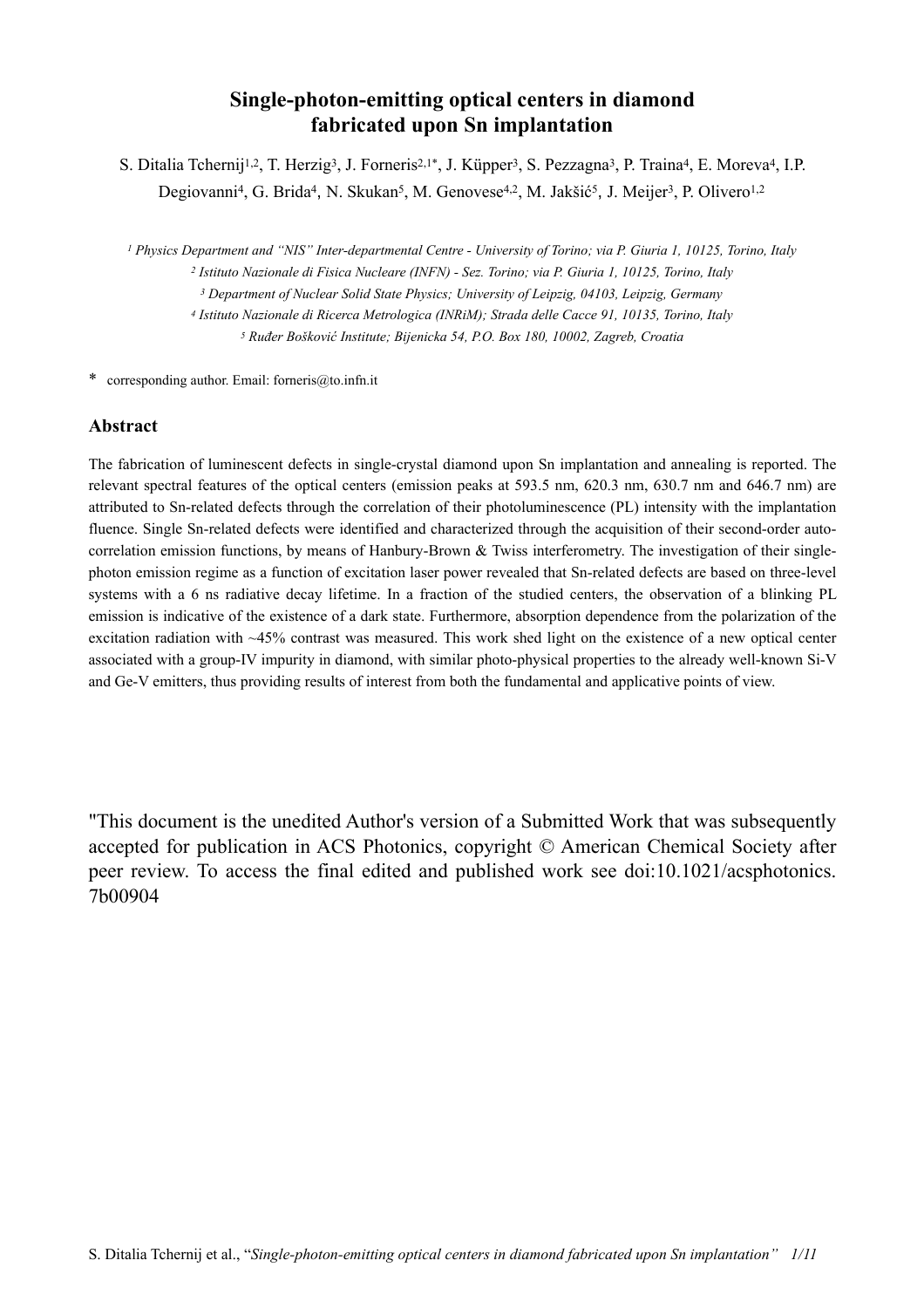# **Single-photon-emitting optical centers in diamond fabricated upon Sn implantation**

S. Ditalia Tchernij<sup>1,2</sup>, T. Herzig<sup>3</sup>, J. Forneris<sup>2,1\*</sup>, J. Küpper<sup>3</sup>, S. Pezzagna<sup>3</sup>, P. Traina<sup>4</sup>, E. Moreva<sup>4</sup>, I.P. Degiovanni<sup>4</sup>, G. Brida<sup>4</sup>, N. Skukan<sup>5</sup>, M. Genovese<sup>4,2</sup>, M. Jakšić<sup>5</sup>, J. Meijer<sup>3</sup>, P. Olivero<sup>1,2</sup>

*1 Physics Department and "NIS" Inter-departmental Centre - University of Torino; via P. Giuria 1, 10125, Torino, Italy 2 Istituto Nazionale di Fisica Nucleare (INFN) - Sez. Torino; via P. Giuria 1, 10125, Torino, Italy*

*3 Department of Nuclear Solid State Physics; University of Leipzig, 04103, Leipzig, Germany*

*4 Istituto Nazionale di Ricerca Metrologica (INRiM); Strada delle Cacce 91, 10135, Torino, Italy*

*5 Ruđer Bošković Institute; Bijenicka 54, P.O. Box 180, 10002, Zagreb, Croatia*

\* corresponding author. Email: [forneris@to.infn.it](mailto:forneris@to.infn.i)

## **Abstract**

The fabrication of luminescent defects in single-crystal diamond upon Sn implantation and annealing is reported. The relevant spectral features of the optical centers (emission peaks at 593.5 nm, 620.3 nm, 630.7 nm and 646.7 nm) are attributed to Sn-related defects through the correlation of their photoluminescence (PL) intensity with the implantation fluence. Single Sn-related defects were identified and characterized through the acquisition of their second-order autocorrelation emission functions, by means of Hanbury-Brown & Twiss interferometry. The investigation of their singlephoton emission regime as a function of excitation laser power revealed that Sn-related defects are based on three-level systems with a 6 ns radiative decay lifetime. In a fraction of the studied centers, the observation of a blinking PL emission is indicative of the existence of a dark state. Furthermore, absorption dependence from the polarization of the excitation radiation with ~45% contrast was measured. This work shed light on the existence of a new optical center associated with a group-IV impurity in diamond, with similar photo-physical properties to the already well-known Si-V and Ge-V emitters, thus providing results of interest from both the fundamental and applicative points of view.

### **Introduction**

Single-photon sources (SPS) are essential building blocks for the development of quantum technologies, ranging from fundamental quantum optics experiments to quantum metrology and quantum key distribution [1-4]. In recent years, a large number of materials and systems have been explored with the purpose of identifying reliable SPS, such as quantum dots [5,6], 2-dimensional [7] and wide bandgap materials [8-11]. Among these systems, diamond is an appealing material, as its lattice can host different defects with bright and photostable single-photon emission at room temperature. The quest for single-photon emitters with desirable opto-physical properties has led to the discovery and characterization of several classes of optical centers in diamond, from the nitrogen-vacancy complex (NV center) [12] to alternative emitters based on Si [13,14] and Ge [15] impurities, as well as additional centers in the visible [16,17] and near-infrared [18-20] spectral range.

Since Si-V and Ge-V centers are among the most appealing optical centers in diamond for applications as SPS, due to their photo-stability and short emission lifetime, the existence of additional optically active defects associated with group IV impurities in diamond and the assessment of their opto-physical properties would be of high interest, from both fundamental and applicative points of view.

Here we report for the first time, to the best of our knowledge, on the evidence of Sn-related singlephoton emitters in single-crystal diamond fabricated upon ion implantation and subsequent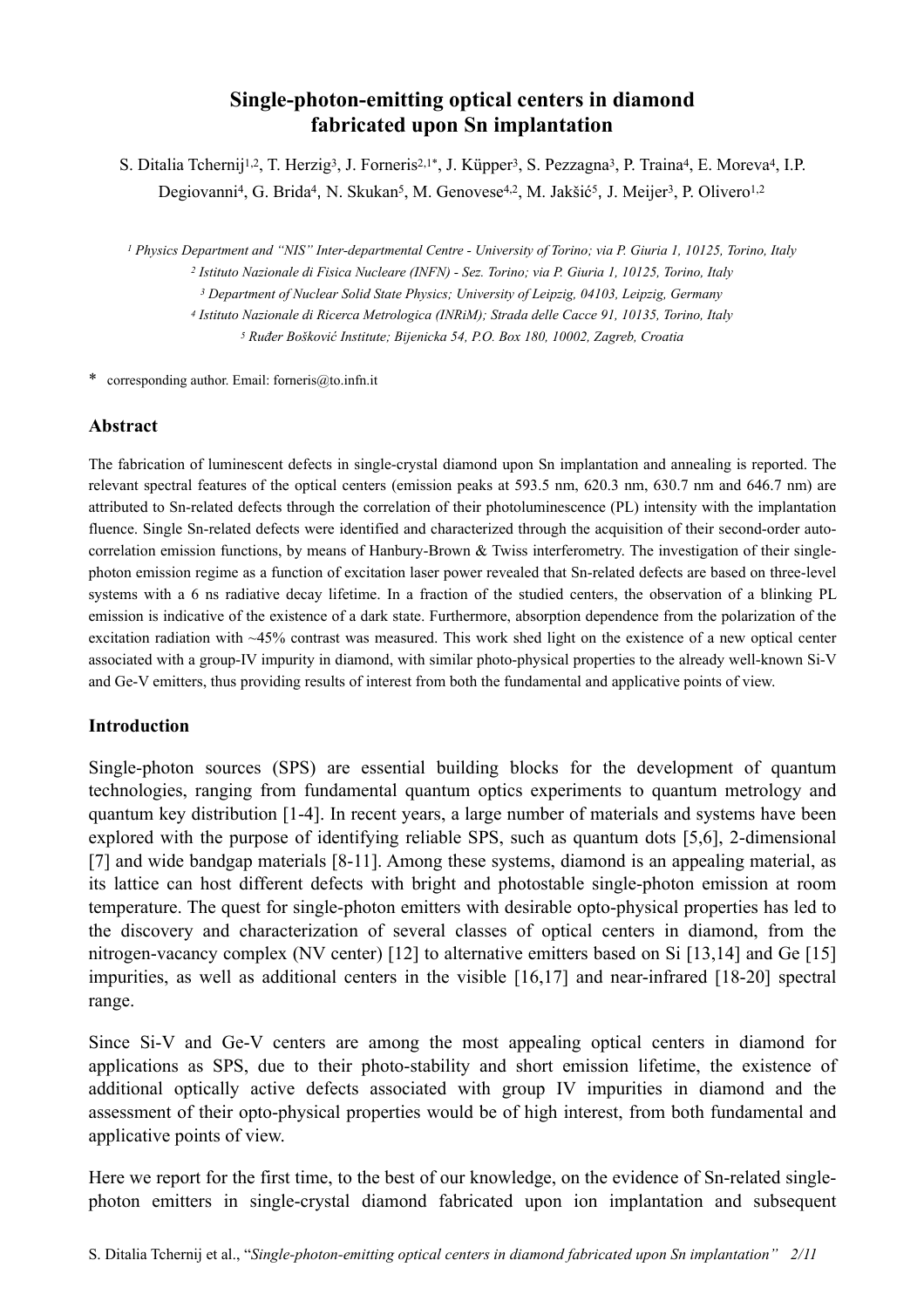annealing. In particular, the PL characterization of the peculiar emission features is performed for different ion implantation fluences to unambiguously attribute them to Sn-related defects. Their emission lifetime is evaluated from the acquisition of the second-order auto-correlation function of individual emitters. The photo-stability and the polarized absorption of the centers are also discussed on the basis of the experimental results at the single-photon emitter level.

# **2. Experimental**

The measurements were performed on a  $2 \times 2 \times 0.3$  mm<sup>3</sup> single-crystal diamond substrate produced by ElementSix. The sample was denoted as "electronic grade" due to the low nominal concentration of substitutional N and B ( $\le$ 5 ppb and  $\le$ 1 ppb, respectively). Several  $\sim$ 200×200 µm<sup>2</sup> regions were implanted at different Sn energies and fluences. One region underwent a 10 MeV Sn implantation at 5×1013 cm-2 fluence at the Laboratory for Ion Beam Interaction of the Ruđer Bošković Institute. Three additional regions were implanted with 60 keV Sn ions in the  $3-10\times10^{11}$  cm<sup>-2</sup> fluence range at the low-energy accelerator of the University of Leipzig. At the same facility, one additional region was implanted with 60 keV Sn at lower (i.e.  $1\times10^{11}$  cm<sup>-2</sup>) fluence to allow the investigation of individual Sn-related centers. The substrate was subsequently annealed for 2 hours in vacuum at 950 °C to promote the formation of optically active defects. A subsequent oxygen plasma cleaning (pressure: 0.3 mbar, gas flow: 8 sccm, power: 200 W) was performed to minimize the surface fluorescence associated with the sample graphitization and contamination occurred during the thermal treatment.

## **3. Results**

*PL characterization at ensemble level.* The ensemble PL emission from the regions implanted at  $3 \times 10^{11}$  –  $5 \times 10^{13}$  cm<sup>-2</sup> fluences was investigated with a Horiba Jobin Yvon HR800 Raman spectrometer (600 grooves mm<sup>-1</sup> diffraction grating,  $\sim 0.1$  nm spectral resolution [21]). The excitation radiation was delivered by a cw 532 nm laser focused on the sample surface with a  $20\times$ air objective (21.6 mW power on the sample surface). The size of the probed spot region was  $\sim$ 3 um, both in diameter and focal depth. The typical measured PL features are reported in the spectra shown in **Fig. 1a** and **Fig. 1b**, which were acquired from the region irradiated at  $5 \times 10^{13}$  cm<sup>2</sup> fluence. In particular, **Fig. 1b** shows the PL spectrum acquired under the same conditions with 514 nm laser excitation, to allow for an unambiguous attribution of the PL emission with respect to Raman emission. The PL spectrum consists of a weak emission line at 593.5 nm, with an estimated FWHM of 3 nm, followed by a bright PL peak at 620.3 nm (FWHM: 7 nm) and two less intense emission lines at 630.7 nm (FWHM: 5 nm) and 646.7 nm (FWHM: 2 nm). In the present study it was not possible to identify which of the observed PL peaks could be unequivocally attributed either to zero-phonon lines (ZPLs) associated with different charge states, or to their respective phonon sidebands. It is however worth noting that, if the 620.3 nm line (i.e. the most intense spectral feature) is considered as a ZPL, the following 630.7 nm peak would correspond to a 33 meV energy shift. The resonance frequency for quasi-local vibrations of a bound Sn atom in the diamond lattice is given by [22, 23]:

$$
\Delta E = [m/3(M - m)]^{1/2} \omega_D \tag{1}
$$

where  $m = 12$  and  $M = 119$  are the atomic masses of C and Sn atoms and  $\omega_D = 150$  meV is the Debye frequency of diamond. The calculated value is therefore *∆E*~29 meV, a value in line with the above-mentioned shift.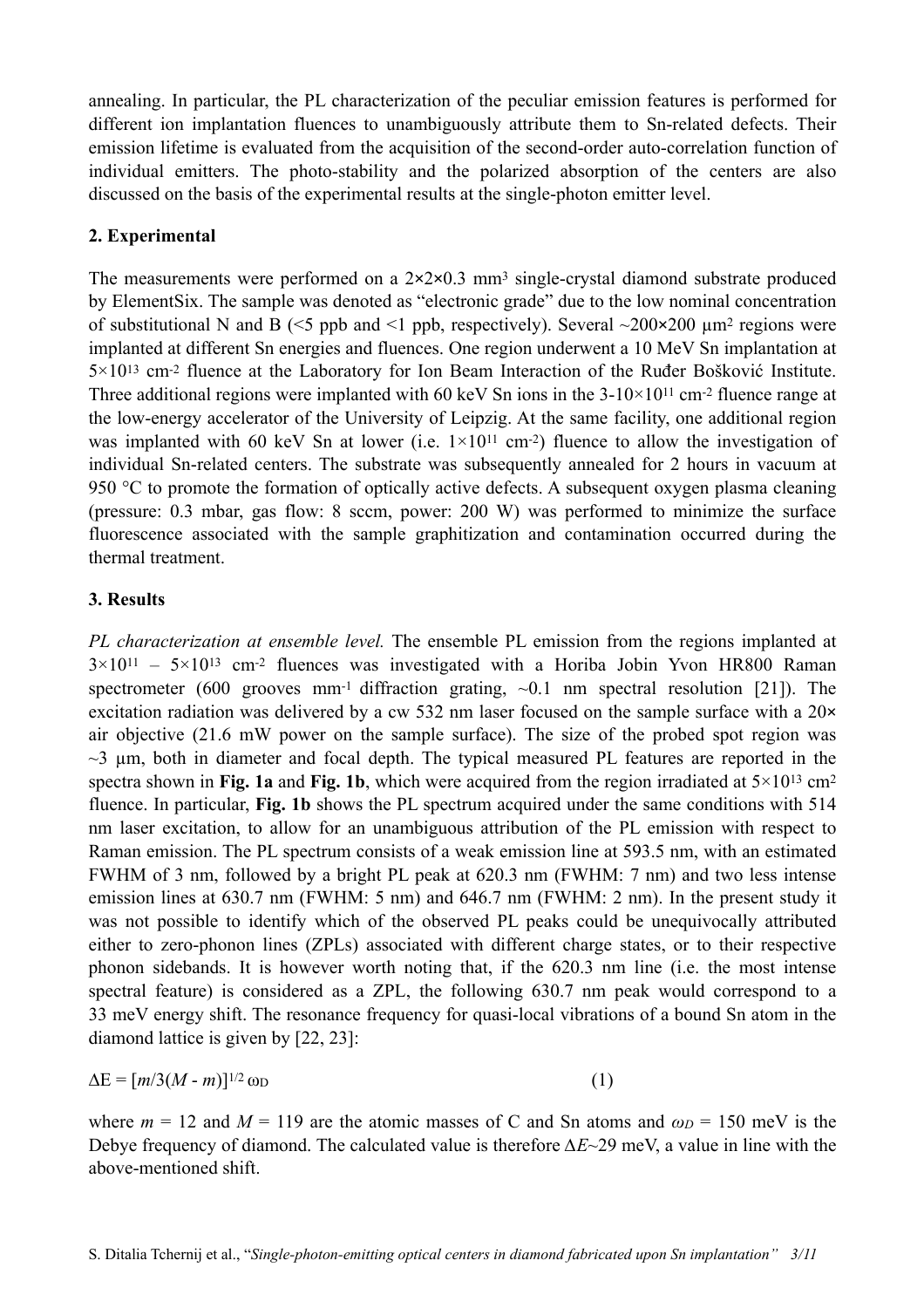Our attribution of the observed PL emission to Sn-related centers is based on the systematic dependence of the intensity of the reported emission lines from the ion implantation fluence. The PL spectra acquired at increasing fluences in the  $3-10\times10^{11}$  cm<sup>-2</sup> range are reported together with a reference spectrum from an unirradiated region of the sample in **Figs. 1c-f**, after normalization to the intensity of the first-order Raman line (measured at 572.5 nm and not shown here). The emission lines at 593.5 nm, 620.3 nm, 630.7 nm and 646.7 nm are entirely absent from the unirradiated region (**Fig. 1c**). The only recurrent feature among the reported spectra is the secondorder Raman emission of diamond, having characteristic peaks at 612.5 nm and 620.2 nm, corresponding respectively to 2470 cm-1 and 2673 cm-1 Raman shifts [24]. It is worth noting that the second-order Raman features of constant intensities were observed only in this set of measurements, due to the intense power of the laser source (i.e. 21.6 mW), and did not affect the characterization of single-photon emitters performed in the following at significantly weaker PL excitation (i.e. <3 mW). Conversely, the afore-mentioned PL emission lines increase in their intensity at increasing implantation fluences, up to the point where the Raman emission becomes negligible with respect to the PL emission (**Figs. 1a,b**). Notably, the 620.3 nm PL peak strongly overlaps with the 2673 cm-1 Raman peak, therefore its intensity needed to be suitably deconvoluted from the Raman background. As mentioned above, to provide an unequivocal attribution of the observed emission to PL and Raman transitions, the PL measurements were repeated at 514 nm excitation. In this case, the 2470 cm<sup>-1</sup> and 2673 cm<sup>-1</sup> cm<sup>-1</sup> Raman peaks shift to 588.7 nm and 595.9 nm, this time overlapping with the 593.5 nm PL emission line. However (see **Fig. 1b**), as expected all of the lines previously attributed to PL emission remain unchanged. The fact that these PL spectral features exhibit a strong correlation with the concentration of Sn in the diamond substrate, combined with their absence in the extensive body of PL characterization works carried on diamond implanted with different ion species [19,21,22,25], strongly supports their attribution to Sn-related complexes.

Despite a conclusive attribution of the defect nature is well beyond the scope of the present work, it is worth noting that the emission of Sn-related centers could be tentatively ascribed to a Sn-vacancy complex, in analogy with the well understood models for the other optical centers associated with group IV impurities (i.e. Si, Ge) in the diamond lattice [15, 26-28].

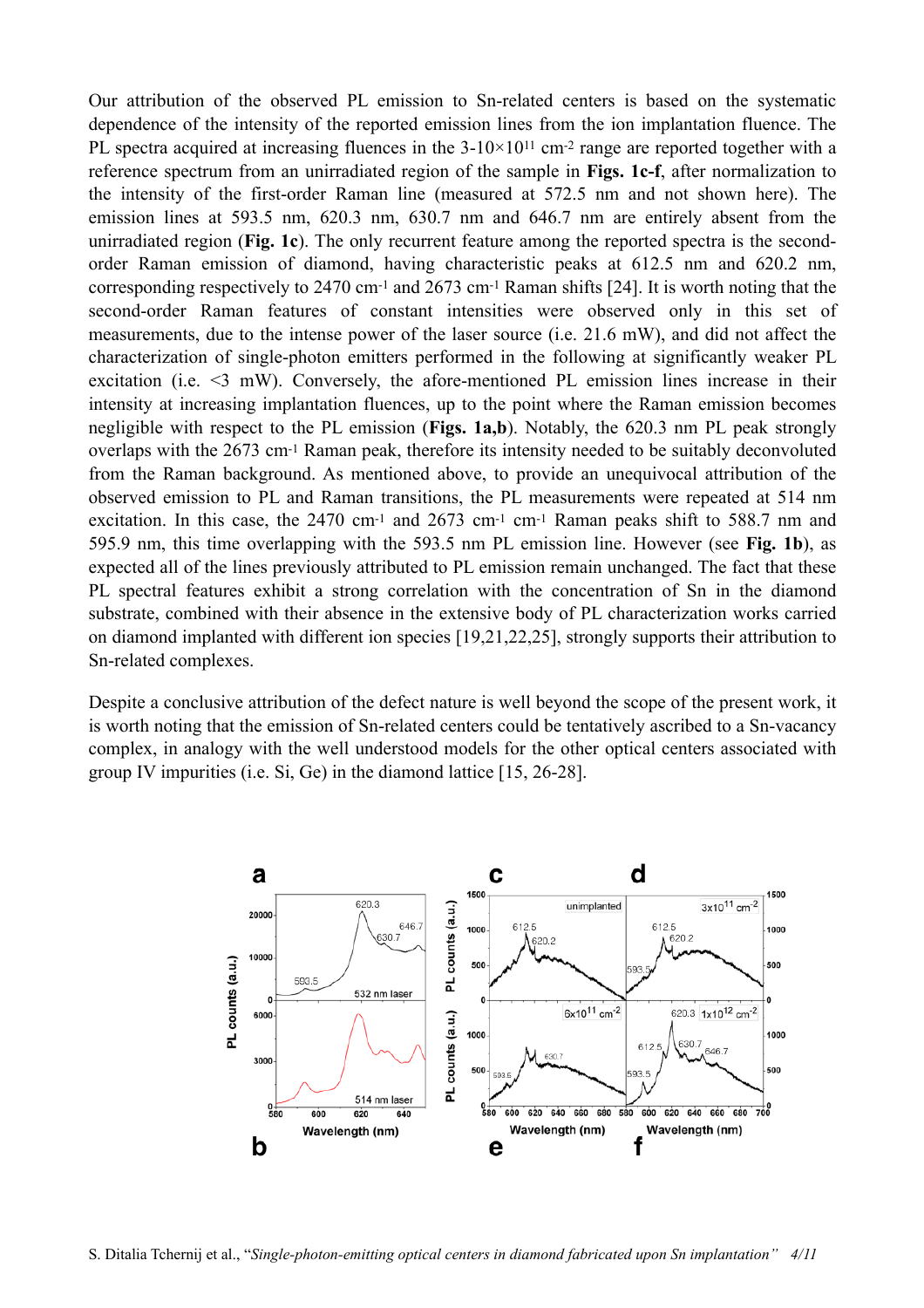**Figure 1:** PL characterization of Sn-related centers upon ion implantation. PL spectra acquired under **a)** 532 nm and **b)** 514 nm CW excitations from the diamond region implanted with 10 MeV Sn ions at  $5\times10^{13}$  cm<sup>-2</sup> fluence. **c**) reference spectrum from an unirradiated area. PL spectra acquired from different regions implanted with 60 keV Sn ions, at fluences of **d)** 3×1011 cm-2, **e)** 6×1011 cm-2 and **f)** 1×1012 cm-2.

*PL characterization at single-center level.* PL measurements were performed with a home-built single-photon-sensitive confocal microscope equipped with a  $60 \times$  oil objective (1.35 numerical aperture), a 532 nm cw excitation from a ND:YAG laser, and two silicon avalanche photodiodes (SPADs). A suitable set of filters enabled to collect photons in the 580-638 nm spectral range. A Hanbury-Brown & Twiss interferometric configuration was exploited for the study of the secondorder auto-correlation function from individual centers. The spectral analysis was carried out with an Oxford Instruments Mono-CL monochromator (1200 grooves mm-1, 5 nm spectral resolution) which was fiber-coupled to a SPAD; in this case, the measurements were performed with a different set of filters, enabling the investigation in whole visible range at wavelengths  $\lambda$  > 570 nm.

**Fig. 2a** shows a 5×5 µm2 PL confocal map acquired at room temperature from edge of the region implanted at  $1\times10^{11}$  cm<sup>-2</sup> fluence. The map displays a density of isolated spots of about 1 spot per µm2, all exhibiting similar characteristics in terms of both spectral features and non-classical emission regime. A typical PL spectrum, acquired from an individual spot (highlighted in **Fig. 2a**  with a circle) and subtracted by the PL spectrum obtained from an unimplanted region of the sample is shown in **Fig. 2b**. Within the limited spectral sensitivity of this system, the only apparent spectral feature is the most intense 620.3 nm line.

An investigation on the non-classical emission properties of isolated Sn-related centers was performed by acquiring their second-order auto-correlation PL chronograms  $g^{(2)}(t)$  [4,29]. The expected second-order emission chronogram from the same single-photon emitter reported in Fig. 2 is shown in **Fig. 3a**.  $g^{(2)}(t)$  chronograms were acquired at increasing laser excitation power, ranging from 80 µW to 720 µW.

The  $g^{(2)}(t)$  chronograms, upon normalization according to the procedure described in Ref. [30], display an anti-bunching behavior, i.e. a pronounced dip at null delay time, indicating the emission of non-classical light from the center. More specifically, the  $g^2(0) = 0.29 \pm 0.02$  value of the secondorder auto-correlation function, estimated under 80 µW excitation power even before applying any correction for the negligible background luminescence, clearly indicates that the emission comes from an individual color center.

The Sn-related defects exhibited a bunching effect at high excitation powers ( $P > 240 \mu W$ ), thus revealing the presence of a shelving state in the involved electronic transitions, similarly to what was reported for the NV, NE8 and NIR centers [12,18,19], as well as, more pertinently to this work, the group IV-related Si-V and Ge-V centers in diamond [15,31]. After suitable background subtraction [30,32], the PL emission lifetimes of the center was estimated by fitting the  $g^{(2)}(t)$ curves with the following function describing a three-levels system [29]:

$$
g^{(2)}(t) = 1 - (1 - a_1) \cdot \exp(-|t| / \tau_1) + a_2 \exp(-|t| / \tau_2)
$$
\n(2)

where  $\tau_1$  and  $\tau_2$  represent the characteristic times associated respectively to the anti-bunching and the bunching components of the chronogram. After having measured the  $\tau_1$  parameter at different excitation powers from the same center (**Fig. 3a**), the emission center lifetime was estimated as the intercept of the linear fit of the trend of  $\tau_1$  against the excitation power [19,33,34] as  $\tau_1 = (6.0 \pm 0.1)$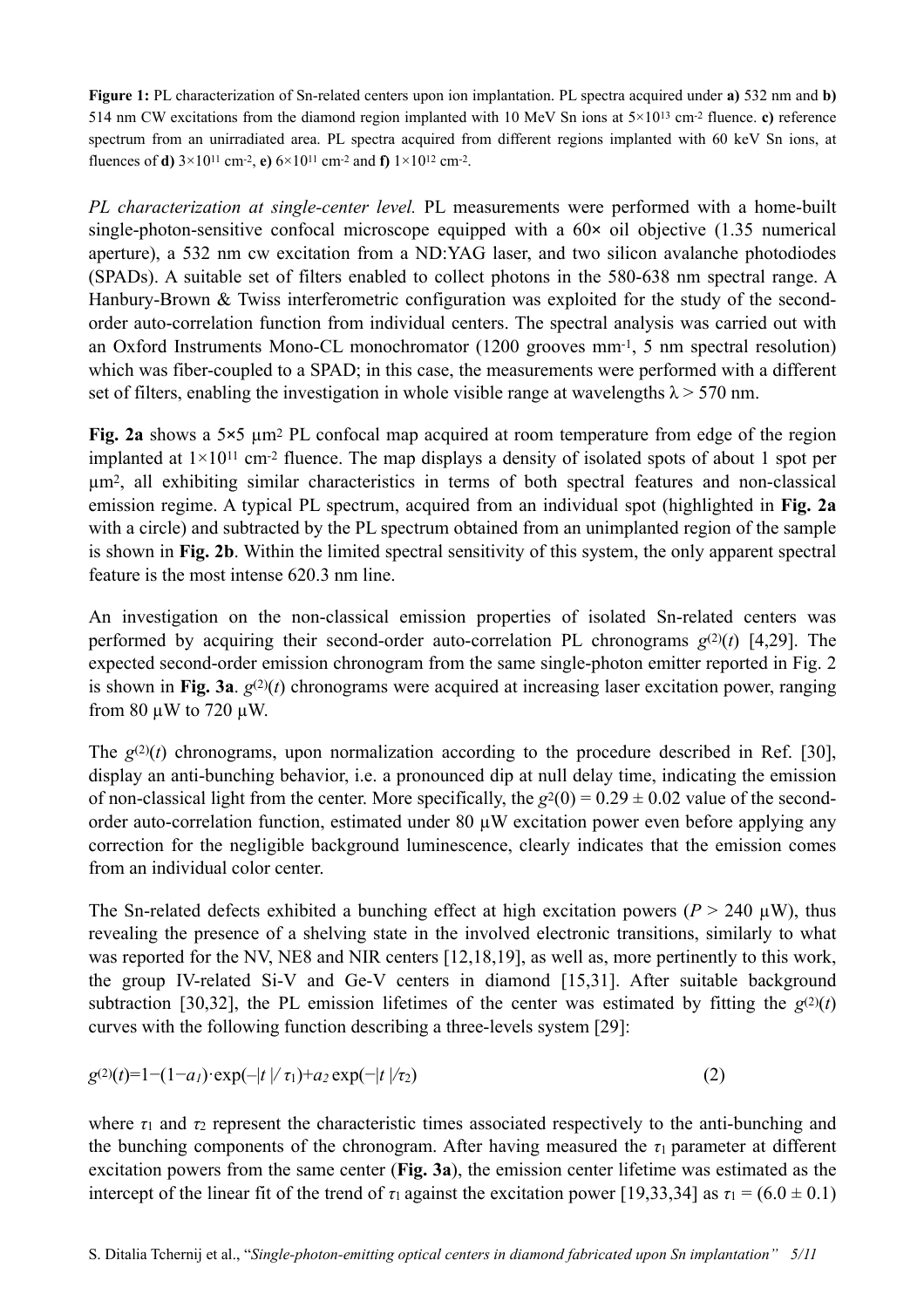ns (see **Fig. 3b**). This value is shorter than that of the NV center in bulk diamond  $(\sim 12 \text{ ns}, [35,36])$ , and in line with the lifetime of the Si-V and Ge-V centers in diamond ( $\sim$ 2 ns and  $\sim$ 5 ns, respectively [13,15]). From the fitting procedure, the  $\tau_2$  decay time was estimated as  $(68 \pm 3)$  ns and  $(57 \pm 2)$  ns for the 470  $\mu$ W and 720  $\mu$ W excitation powers, respectively.



**Figure 2**: Sn-related single-photon emitters under 532 nm cw laser excitation. **a)** Confocal PL map of the sample region implanted with 60 keV Sn ions at the lowest fluence  $(1\times10^{11} \text{ cm}^2)$ . **b**) background-subtracted PL spectrum acquired from the individual Sn-related emitter highlighted in a) by the white circle.



**Figure 3**: Non-classical PL emission properties of Sn-related centers. **a)** Second-order auto-correlation chronograms taken from the luminescent spot circled in white in Fig. 2a under increasing excitation powers in the 80-720  $\mu$ W range. The curves are displaced along the vertical axis of unitary offsets, for sake of readability. **b)** Linear fit of the lifetime value  $\tau_1$  extracted from a) as a function of the laser excitation power. The intercept value defines the emission lifetime. **c)** Temporal evolution of the PL emission rate of an individual Sn-related emitter displaying blinking behavior.

*Emission blinking.* The presence of a shelving state in the second-order auto-correlation function is accompanied by random photo-blinking over time, which affected a non-negligible fraction of the individual emitters investigated under intense 532 nm (i.e. >1 mW) laser excitation. A typical example of this phenomenon is reported in **Fig. 3c**, where the background-subtracted PL count rate is reported against the evolution time under continuous  $\sim$ 1 mW laser pump power. The blinking mostly consisted of an "on-off " behavior [16] between the full light emission from the center and the complete absence of Sn-related emission, and as expected was more pronounced at higher excitation powers. It is worth remarking that some centers permanently switched to a dark state upon exposure for  $\sim$ 15 s to  $>$ 5 mW laser excitation. Differently from what reported for other singlephoton emitters in diamond [19,37-39], no intermediate states with smaller decreases in the emission rates were observed in the investigations.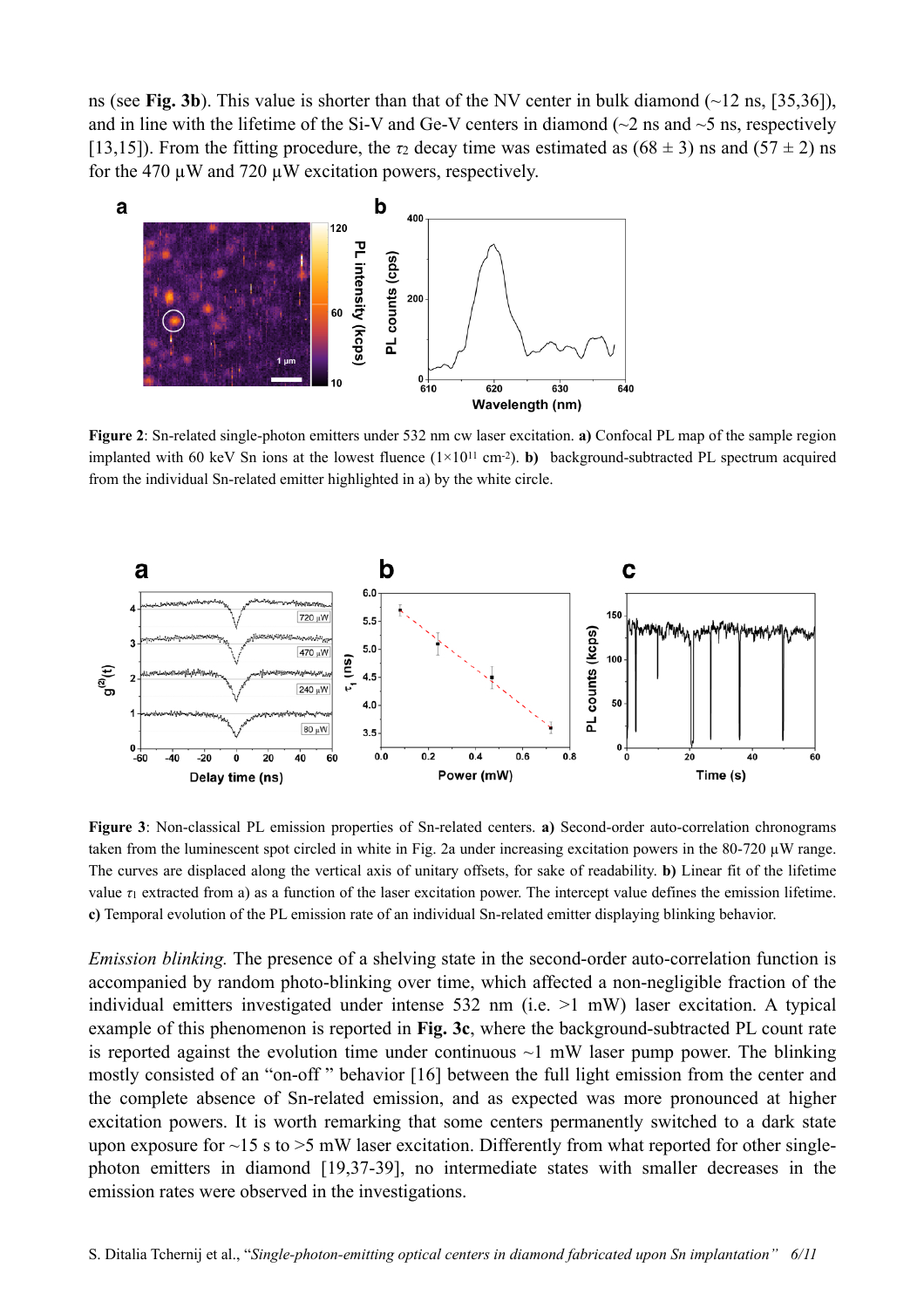This observation can be tentatively attributed to the switch of the Sn defects to a "dark" charge state, possibly activated by non-radiative processes (e.g. resonant energy transfer) by surrounding defects [19,40], or by two-photon defect ionization induced by the intense laser excitation [41].

*Emission saturation.* **Fig. 4a** shows the typical dependence of the PL emission intensity from the laser excitation power, as acquired from an individual Sn-related center exhibiting photo-stable emission. The background-subtracted intensity trend follows a linear behavior at powers lower than 1 mW, followed by a saturation at higher powers. The trend was fitted with the following expression [13,18,31]:

$$
I(P) = I_{sat} \cdot P/(P + P_{sat}),\tag{2}
$$

where *I* is the PL count rate and *P* is laser excitation power. The saturation intensity and saturation excitation power were respectively evaluated as  $I_{sat} = (1.37 \pm 0.01) \times 10^6$  photons s<sup>-1</sup> and  $P_{sat} = (1.11 \pm 0.01)$  mW.



**Figure 4:** Emission properties of Sn-related centers. **a)** Emission rate of an individual Sn-related defect as a function of the laser excitation power. The red line represents the fitting curve. **b)** Intensity of the PL emission from an individual Sn-related center as a function of the polarization direction of the linearly polarized excitation laser with respect to the <100> crystallographic direction.

*Polarization measurements.* The dependence of the emission intensity from the polarization direction of the excitation beam was investigated by placing a linear polarizer at the excitation laser output (0.9 mW on the sample surface), followed by a half-wave plate, which was employed to rotate the excitation polarization. The normalized intensity of the background-subtracted PL emission acquired from an individual Sn-related center is reported in **Fig. 4b** as a function of the half-wave rotation angle. The <100> cyrstallographic direction of the sample corresponds to a  $(0 \pm 5)$ ° angle. A linearly polarized absorption is apparent, although with an extinction ratio of only  $\sim$ 45%. The absence of a fully polarized absorption is tentatively ascribed to the presence of several unfiltered Sn-related spectral features lines, whose polarization axes might not be aligned along the same direction, similarly to what is observed for the Si-V center [27].

#### **Conclusions**

We reported on the controlled fabrication and preliminary photo-physical characterization of new single-photon emitters based on the incorporation of Sn impurities into the diamond crystal by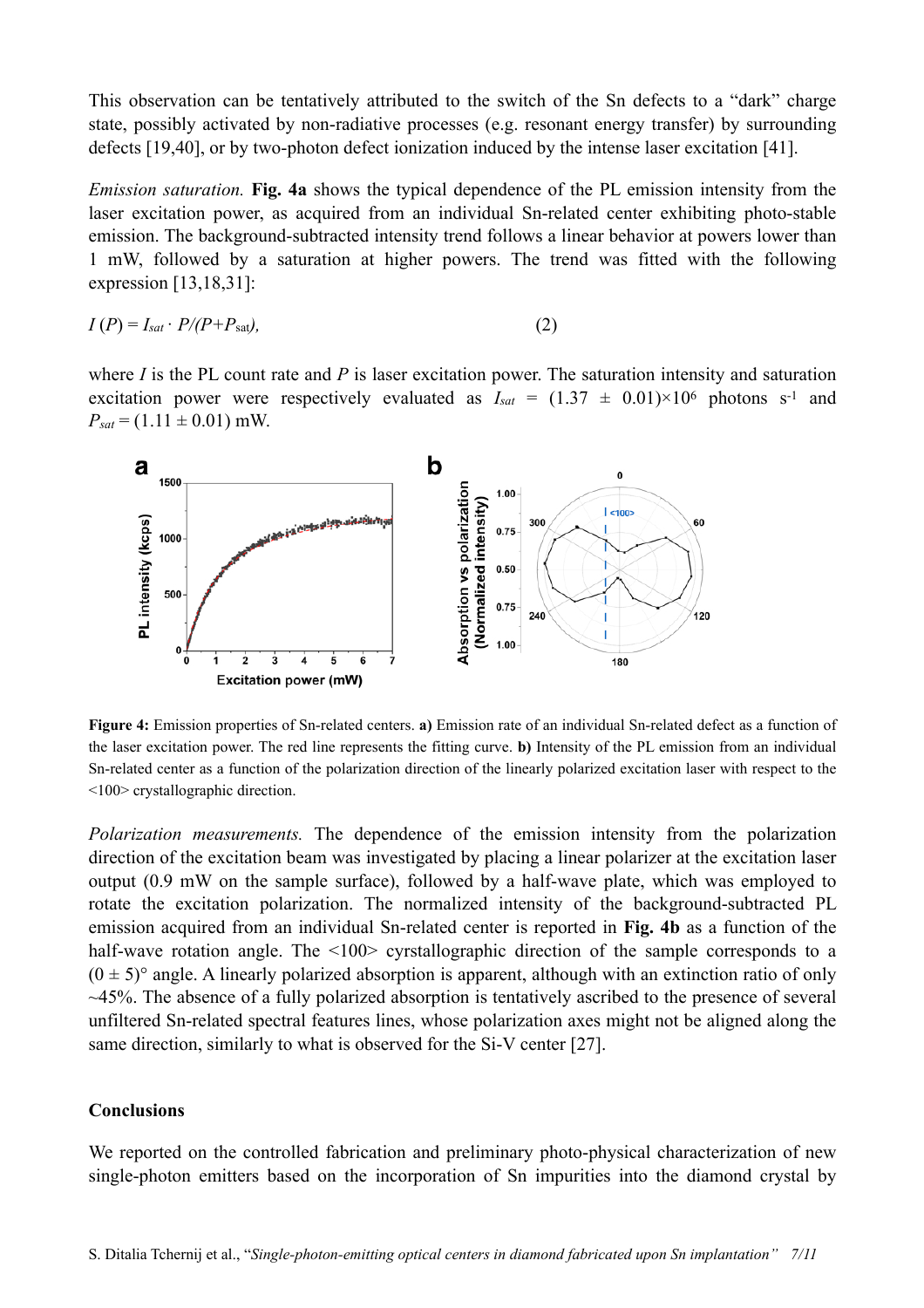direct ion implantation and subsequent annealing. The spectral features of the Sn centers emission consisted of peaks at 539.3 nm, 620.3 nm, 630.7 nm and 646.7 nm.

The Sn-related defects exhibit a three-level emission structure, with a radiative lifetime of 6 ns and a shelving state with characteristic decay times of 57-68 ns for laser pump powers in the 470 - 720 µW range, respectively. The presence of a shelving state is accompanied by emission blinking at high laser excitation powers, which is affecting a non-negligible fraction of the investigated centers. The Sn-related centers also displayed polarized light absorption with 45% extinction ratio, and a saturation PL emission of over 1 Mcps. These properties are comparable with those of the other known color centers related to group IV impurities in diamond, namely the Ge-V and Si-V centers. These results provide a significant contribution to the understanding and modeling of optically active centers based on the incorporation of group IV impurities in diamond, and open new perspectives into a novel class of bright single-photon emitters.

## **Acknowledgements**

This research activity was supported by the following projects: "DIESIS" project funded by the Italian National Institute of Nuclear Physics (INFN) - CSN5 within the "Young research grant" scheme; Coordinated Research Project "F11020" of the International Atomic Energy Agency (IAEA); EMPIR Project. No. 14IND05-MIQC2; NATO project G5263; Progetto Premiale 2014 "Q-SecGroundSpace" funded by MIUR. T.H, S.P. and J.M. gratefully acknowledge the support of Volkswagen Stiftung. J.F. gratefully acknowledges the CERIC-ERIC Consortium for the financial support to the access to the Laboratory for Ion Beam Interactions of the Ruđer Bošković Institute (proposal n. 20162021). S. D. gratefully acknowledges the "Erasmus Traineeship 2016-2017" program for the financial support to the access to the ion implantation facilities of the University of Leipzig.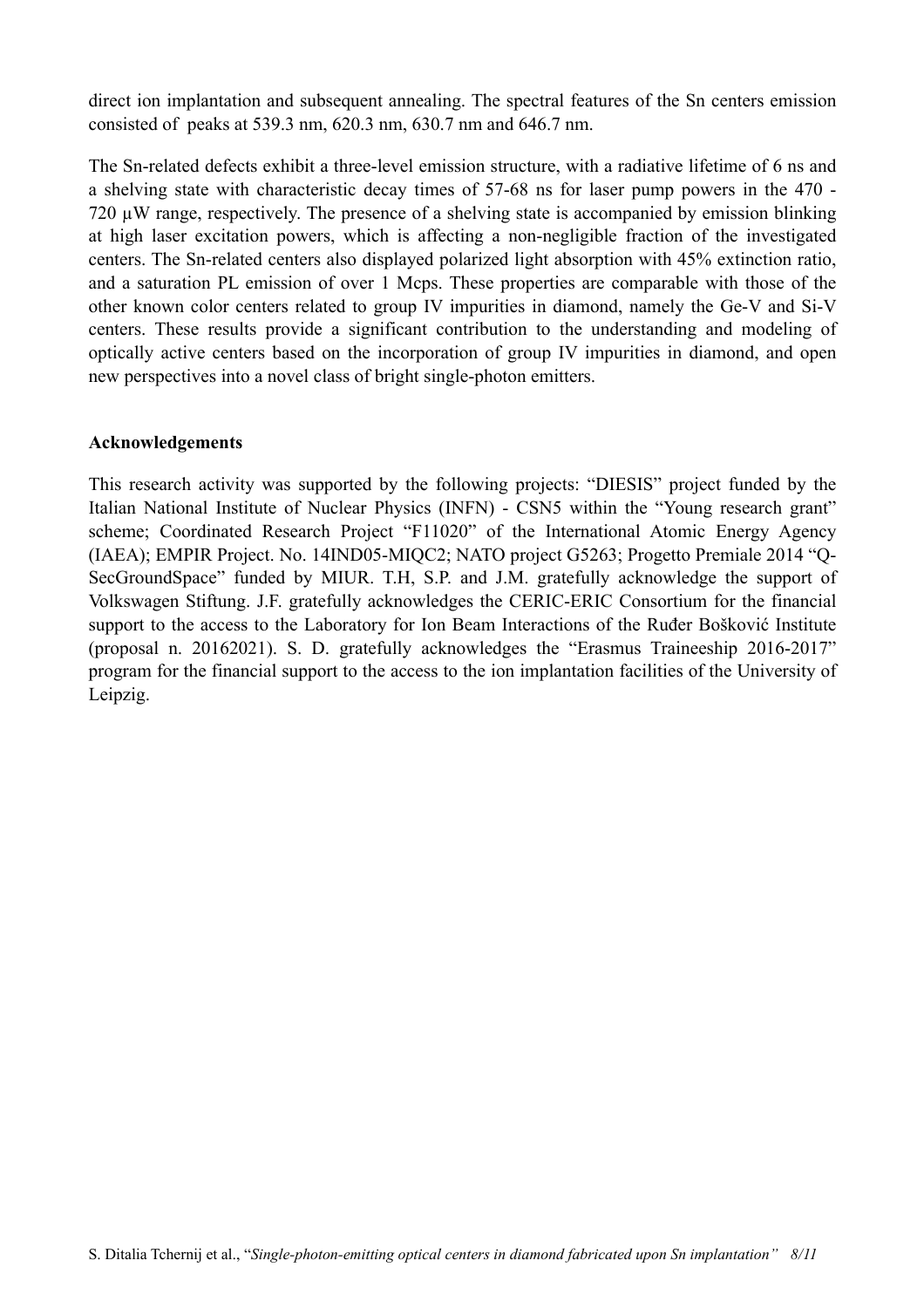#### **References**

[1] M. Oxborrow M, A.G. Sinclair, *Single-photon sources*, Contemp. Phys. 46 (2005) 173. doi: 10.1080/00107510512331337936.

[2] M. D. Eisaman J. Fan, A. Migdall, S. V. Polyakov, *Invited Review Article: Single-photon sources and detectors*, Rev. Sci. Instr. 82, 071101 (2011). doi: 10.1063/1.3610677.

[3] C. J. Chunnilall, I. P. Degiovanni, S.Kück, I.Müller, A. G. Sinclair, *Metrology of single-photon sources and detectors: a review*, Opt. Eng. 53(8) (2014) 081910. doi: 10.1117/1.OE.53.8.081910.

[4] S. Prawer, I. Aharonovich, *Quantum Information Processing with Diamond: Principles and Applications.* ch. 6 (Woodhead Publishing, 2014).

[5] J. Claudon, J. Bleuse, N. Singh Malik, M. Bazin, P. Jaffrennou, N. Gregersen, C. Sauvan, P. Lalanne, J.-M. Gérard, *A highly efficient single-photon source based on a quantum dot in a photonic nanowire*, Nature Photonics 4, 174 - 177 (2010). doi: doi: 10.1038/nphoton.2009.287.

[6] A. Kiraz, M. Atatüre, A. Imamoğlu, *Quantum-dot single-photon sources: Prospects for applications in linear optics quantuminformation processing*, Phys. Rev. A 69 (2004) 032305. doi: 10.1103/PhysRevA.69.032305.

[7] Jörg Wrachtrup, 2D materials: *Single photons at room temperature*, Nature Nanotechnology 11, 7–8 (2016). doi:10.1038/nnano. 2015.265.

[8] I. Aharonovich, D. Englund, M. Toth, *Solid-state single-photon emitters*, Nature Photonics 10, 631–641 (2016) doi:10.1038/ nphoton.2016.186.

[9] S. Pezzagna, D. Rogalla, D. Wildanger, J. Meijer, A. Zaitsev, *Creation and nature of optical centres in diamond for single-photon emission—overview and critical remarks*, New J. Phys. 13 (2011) 035024. doi: 10.1088/1367-2630/13/3/035024.

[10] A Lohrmann, B C Johnson, J C McCallum, S Castelletto, *A review on single photon sources in silicon carbide*, Rep. Prog. Phys. 80 (2017) 034502. doi: 10.1088/1361-6633/aa5171.

[11] S. Kako, C. Santori, K. Hoshino, S. Götzinger, Y. Yamamoto, Y. Arakawa, *A gallium nitride single-photon source operating at 200 K*, Nature Materials 5, 887 - 892 (2006). doi:10.1038/nmat1763.

[12] A. Beveratos, R. Brouri, T. Gacoin, J.-P. Poizat, P. Grangier, *Nonclassical radiation from diamond nanocrystals*, Phys. Rev. A 64 (2001) 061802. 10.1103/PhysRevA.64.061802.

[13] Wang C, Kurtsiefer C, Weinfurter H, Burchard B, *Single photon emission from SiV centres in diamond produced by ion implantation*, 2006 J. Phys. B: At. Mol. Opt. 39 37. doi: 10.1088/0953-4075/39/1/005.

[14] L. J. Rogers, K.D. Jahnke, T. Teraji, L. Marseglia, C. Müller, B. Naydenov, H. Schauffert, C. Kranz, J. Isoya, L.P. McGuinness, F. Jelezko, *Multiple intrinsically identical single-photon emitters in the solid state*, Nature. Comm. 5, 4739 (2014). doi: 10.1038/ ncomms5739.

[15] T. Iwasaki, F. Ishibashi, M. Miyamoto, Y. Doi, S. Kobayashi, T. Miyazaki, K. Tahara, K. D. Jahnke, L. J. Rogers, B. Naydenov, F. Jelezko, S. Yamasaki, S. Nagamachi, T. Inubushi, N. Mizuochi, M. Hatano, *Germanium-Vacancy Single Color Centers in Diamond*, Scientific Reports 5 (2016) 12882. doi: 10.1038/srep12882.

[16] R. John, J. Lehnert, M. Mensing, D. Spemann, S. Pezzagna J. Meijer, *Bright optical centre in diamond with narrow, highly polarised and nearly phonon-free fluorescence at room temperature*, New J. Phys. 19 (2017) 053008. doi: 10.1088/1367-2630/ aa6d3f.

[17] S.-Y. Lee . S.-Y. Lee, M. Widmann, T. Rendler, M. W. Doherty, T. M. Babinec, S. Yang, M. Eyer, P. Siyushev, B. J. M. Hausmann, M. Loncar, Z. Bodrog, A. Gali, N. B. Manson, H. Fedder, J. Wrachtrup, *Readout and control of a single nuclear spin with a metastable electron spin ancilla,* Nat. Nanotechnol. **8** 487 (2013), doi: 10.1038/nnano.2013.104.

S. Ditalia Tchernij et al., "*Single-photon-emitting optical centers in diamond fabricated upon Sn implantation" 9/11*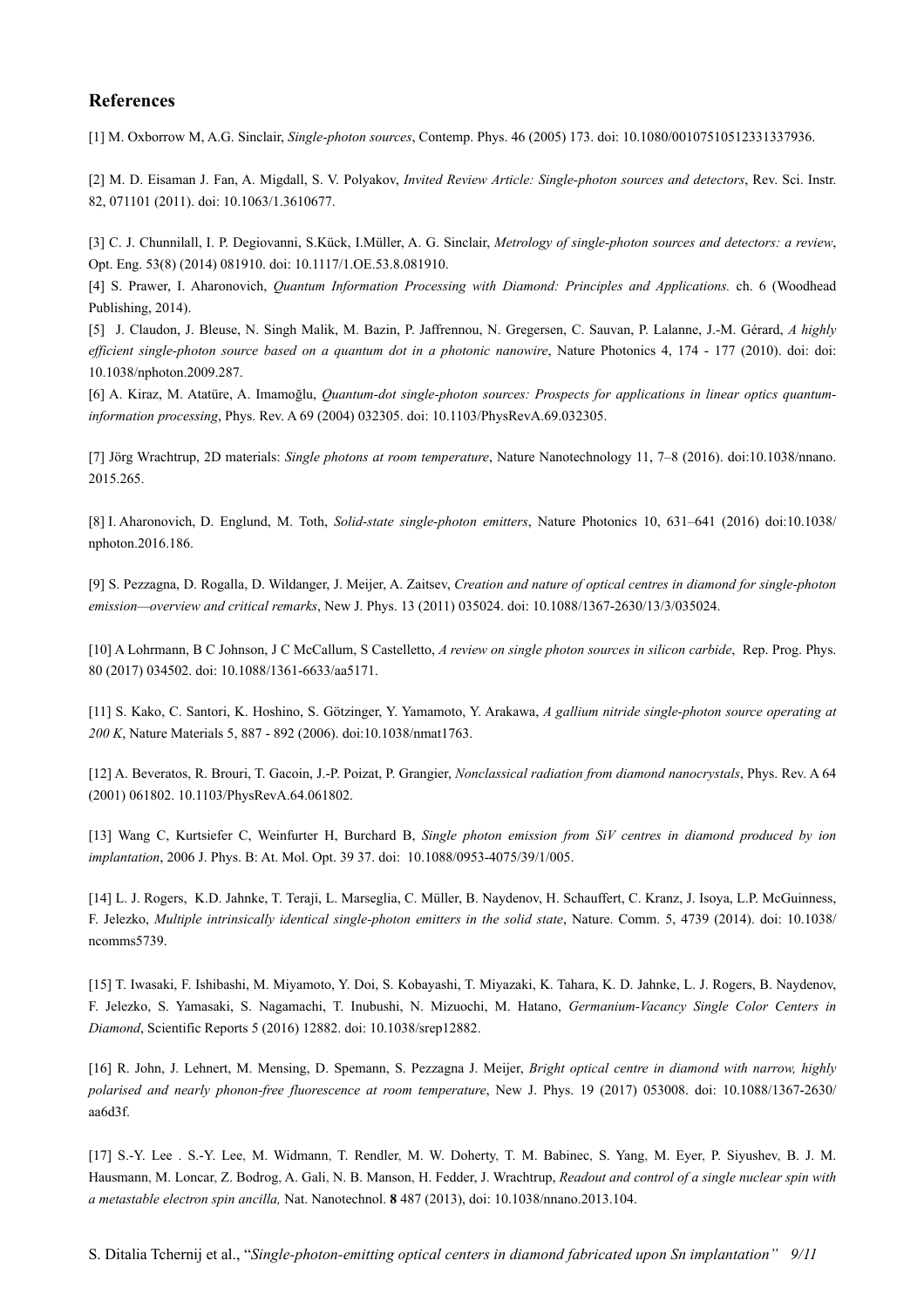[18] I. Aharonovich, S. Castelletto, D. A. Simpson, A. Stacey, J. McCallum, A. D. Greentree, S. Prawer, *Two-Level Ultrabright Single Photon Emission from Diamond Nanocrystals*, Nano Letters 9 (2009) 3191. doi: 10.1021/nl9014167

[19] D Gatto Monticone, P Traina, E Moreva, J Forneris, P Olivero, I P Degiovanni, F Taccetti, L Giuntini, G Brida, G Amato, M Genovese, *Native NIR-emitting single colour centres in CVD diamond*, New Journal of Physics 16 (2014) 053005. doi: 10.1088/1367-2630/16/5/053005.

[20] T Gaebel, I Popa, A Gruber, M Domhan, F Jelezko, J Wrachtrup, *Stable single-photon source in the near infrared*, New Journal of Physics 6 (2004) 98. doi:10.1088/1367-2630/6/1/098.

[21] J. Forneris, A. Tengattini, S. Ditalia Tchernij F. Picollo, A. Battiato, P. Traina, I.P. Degiovanni, E. Moreva, G. Brida, V. Grilj, N. Skukan, M. Jakšić, M. Genovese, P. Olivero, *Creation and characterization of He-related color centers in diamond*, J. Lumin. 179, 59 (2016). doi: 10.1016/j.jlumin.2016.06.039.

[22] A.M. Zaitsev, *Optical properties of Diamond* (Springer, New York, 2001).

[23] R. Brout, W. Visscher, *Suggested Experiment on Approximate Localized Modes in Crystals*, Phys. Rev. Letters 9 (1962) 54. doi: 10.1103/PhysRevLett.9.54.

[24] S. A. Solini, A. K. Ramnas, *Raman Spectrum of Diamond*, Phys. Rev. B 1 (1970) 1687. doi: 10.1103/PhysRevB.1.1687.

[25] A. Lohrmann, S. Pezzagna, I. Dobrinets, P. Spinicelli, V. Jacques, J.-F. Roch, J. Meijer, A.M. Zaitsev, *Diamond based lightemitting diode for visible single-photon emission at room temperature,* Appl. Phys. Lett. 99 (2011) 251106, http://dx.doi.org/10.1063/ 1.3670332.

[26] L. J. Rogers, K.D. Jahnke, M. W. Doherty, A. Dietrich, L. P. McGuinness, C. Müller, T. Teraji, H. Sumiya, J. Isoya, N. B. Manson, F. Jelezko, *Electronic structure of the negatively charged silicon-vacancy center in diamond*, Phys. Rev. B 89 (2014) 235101. doi: 10.1103/PhysRevB.89.235101.

[27] C. Hepp, T. Müller, V. Waselowski, J. N. Becker, B. Pingault, H. Sternschulte, D. Steinmüller-Nethl, A. Gali, J. R. Maze, M. Atatüre, C. Becher, *Electronic Structure of the Silicon Vacancy Color Center in Diamond*, Phys. Rev. Lett. 112 (2014) 036405. doi: 10.1103/PhysRevLett.112.036405.

[28] J.P. Goss, R. Jones, S.J.Breuer, P. R. Briddon, S. Öberg, *The Twelve-Line 1.682 eV Luminescence Center in Diamond and the Vacancy-Silicon Complex*, Phys. Rev. Lett. 77 (1996) 3041. doi.org/10.1103/PhysRevLett.77.3041.

[29] S.C. Kitson, P. Jonsson, J. G. Rarity, P.R. Tapster, *Intensity fluctuation spectroscopy of small numbers of dye molecules in a microcavity*, Physical Review A 58 (1998) 620. doi: 10.1103/PhysRevA.58.620.

[30] R. Brouri, A. Beveratos, J. P. Poizat, P. Grangier, *Photon antibunching in the fluorescence of individual color centers in diamond*, Opt. Lett. 25, 1294 (2000). doi: 10.1364/OL.25.001294.

[31] E. Neu, D. Steinmetz, J. Riedrich-Möller, S. Gsell, M. Fischer, M. Schreck. C. Becher, *Single photon emission from siliconvacancy colour centres in chemical vapour deposition nano-diamonds on iridium*, New Journal of Physics 13 (2011) 025012. doi: 10.1088/1367-2630/13/2/025012.

[32] C. Kurtsiefer, S. Mayer, P. Zarda, H. Weinfurter, *Stable Solid-State Source of Single Photons*, Phys. Rev. Lett. 85 (2000) 290. doi: 10.1103/PhysRevLett.85.290.

[33] E. Wu, V. Jacques, H. Zeng, P. Grangier, F. Treussart, J.-F. Roch, *Narrow-band single-photon emission in the near infrared for quantum key distribution*, Opt. Express 14 (3) (2006) 1296. doi: 10.1364/OE.14.001296

S. Ditalia Tchernij et al., "*Single-photon-emitting optical centers in diamond fabricated upon Sn implantation" 10/11*